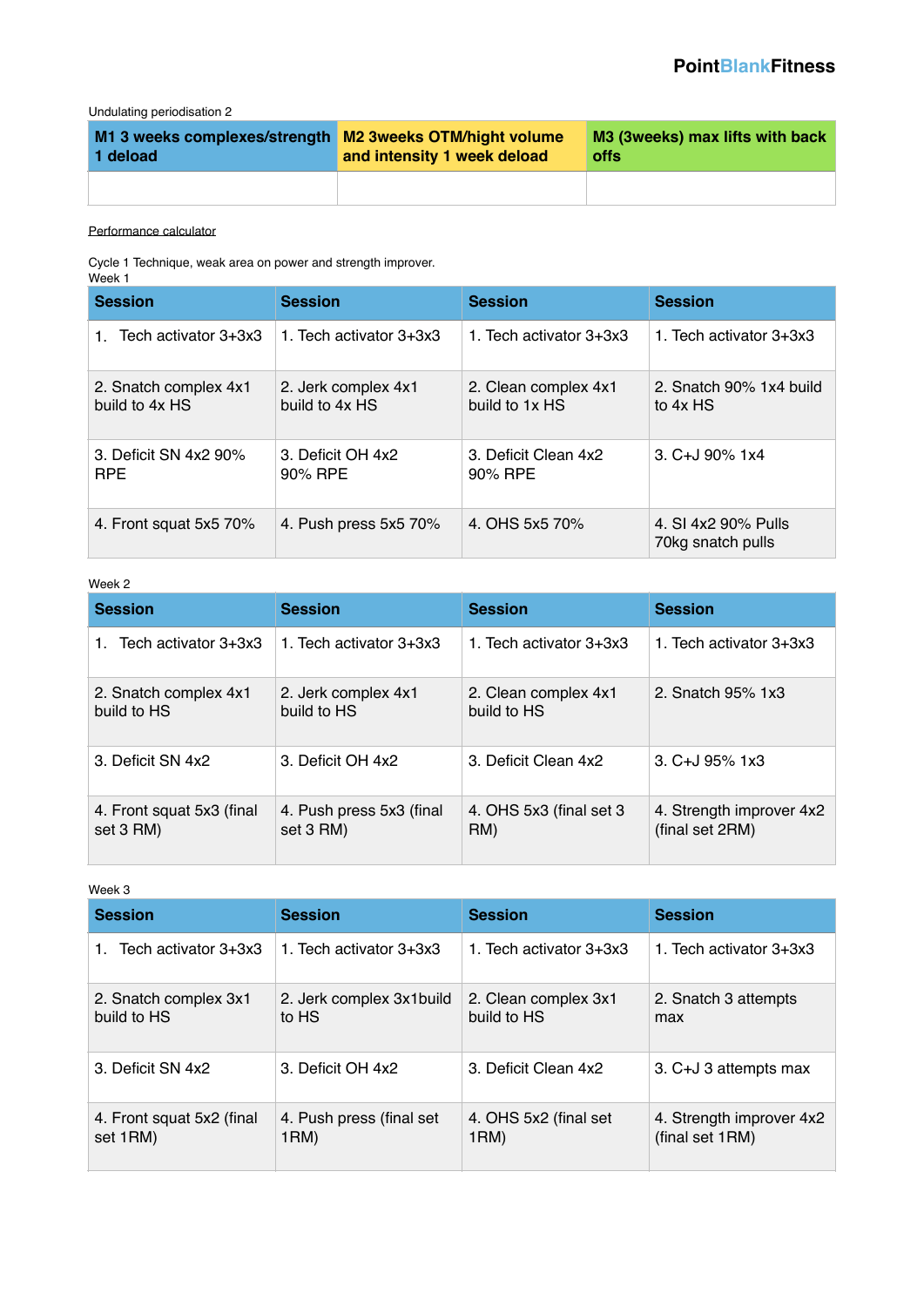# **PointBlankFitness**

#### Week 4 Deload into max out (session 4)

| <b>Session</b>         | <b>Session</b>          | <b>Session</b>          | <b>Session</b>                               |
|------------------------|-------------------------|-------------------------|----------------------------------------------|
| Tech activator 3+3x3   | 1. Tech activator 3+3x3 | 1. Tech activator 3+3x3 | 1. Tech activator 3+3x3                      |
| 2. Snatch complex 75%  | 2. Jerk complex 75%     | 2. Clean complex 75%    | 2. Snatch $4x1 \& 90\%$ of<br>last weeks max |
| 3. Deficit SN 75%      | 3. Deficit OH 75%       | 3. Deficit Clean 75%    | $3. C+J$ 4x1 as above                        |
| 4. Front squat 3x3 75% | 4. Push press 3x3 75%   | 4. OHS 5x5 3x3 70%      |                                              |

Cycle 2, conditioning with high volume and intensity. Week 1

| <b>Session</b>                                     | <b>Session</b>                              | <b>Session</b>                                         | <b>Session</b>              |
|----------------------------------------------------|---------------------------------------------|--------------------------------------------------------|-----------------------------|
| Tech activator 3+3x3                               | 1. Tech activator 3+3x3                     | 1. Tech activator 3+3x3                                | 1. Tech activator 3+3x3     |
| 2. Snatch OTM 5x1<br>80-85-90%                     | Jerk OTM 5x1<br>80-85-90%                   | Clean OTM 80-85-90%                                    | Snatch OTM 3x1<br>85-90-95% |
| 3. 3x Pause Front squat-<br>Box jumps x5 (5rounds) | 3. Strict press 5x5 then<br>2x10            | 3. Pause squats 5x5                                    | Snatch OTM 3x1<br>85-90-95% |
| 4. $3/4$ BW clean+PP<br>3x10 reps good form        | 4. OH lunges in jerk<br>stance 3x6 per side | 4.10x<br>pressups-10xrollouts-15<br>KB swings 4 rounds | Snatch OTM 3x1<br>85-90-95% |

#### Week 2

| <b>Session</b>                                     | <b>Session</b>                              | <b>Session</b>                                         | <b>Session</b>                     |
|----------------------------------------------------|---------------------------------------------|--------------------------------------------------------|------------------------------------|
| 1. Tech activator 3+3x3                            | 1. Tech activator 3+3x3                     | 1. Tech activator 3+3x3                                | 1. Tech activator 3+3x3            |
| 2. Snatch OTM 3x1<br>85-90-95%                     | Jerk OTM 3x1<br>85-90-95%                   | Clean OTM 3x1<br>85-90-95%                             | Snatch OTM 3x1<br>85-90-95% max x3 |
| 3. 3x Pause Front squat-<br>Box jumps x5 (5rounds) | 3. Strict press 5x3 then<br>2x10            | 3. Pause squats 5x3                                    | Snatch OTM 3x1<br>85-90-95% max x3 |
| 4. $3/4$ BW clean+PP<br>3x10 reps good form        | 4. OH lunges in jerk<br>stance 3x6 per side | 4.10x<br>pressups-10xrollouts-15<br>KB swings 4 rounds | Snatch OTM 3x1<br>85-90-95% max x3 |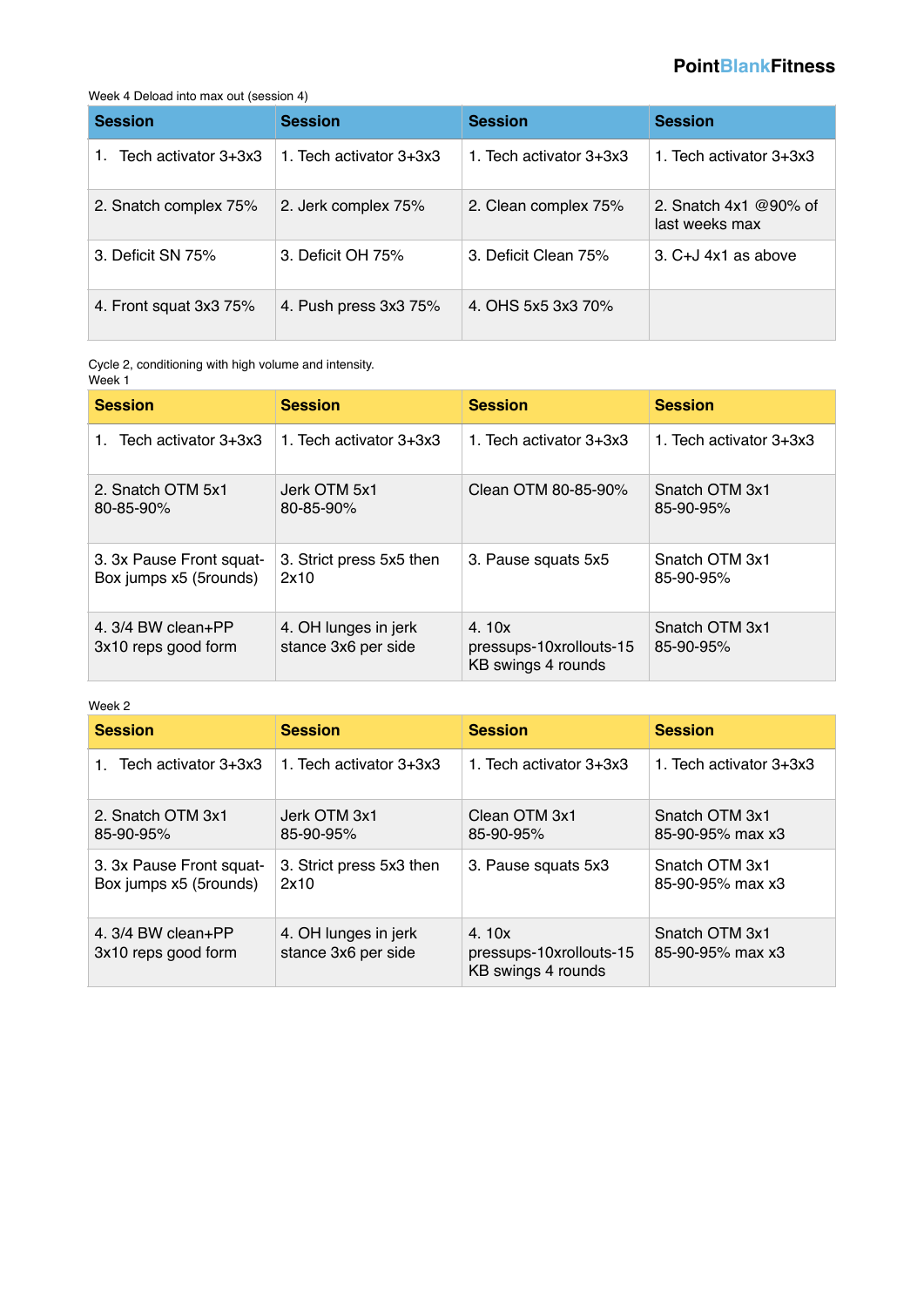### **PointBlankFitness**

Week 3

| <b>Session</b>                                     | <b>Session</b>                              | <b>Session</b>                                         | <b>Session</b>              |
|----------------------------------------------------|---------------------------------------------|--------------------------------------------------------|-----------------------------|
| Tech activator 3+3x3<br>1.                         | 1. Tech activator 3+3x3                     | 1. Tech activator 3+3x3                                | 1. Tech activator 3+3x3     |
| 2. Snatch OTM 2x1                                  | Jerk OTM 2x1                                | Clean OTM 2x1                                          | Snatch OTM 3x1<br>85-90-95% |
| 3. 3x Pause Front squat-<br>Box jumps x5 (5rounds) | 3. Strict press 5x2 then<br>2x10            | 3. Pause squats 5x2                                    | Snatch OTM 3x1<br>85-90-95% |
| 4. $3/4$ BW clean+PP<br>3x10 reps good form        | 4. OH lunges in jerk<br>stance 3x6 per side | 4.10x<br>pressups-10xrollouts-15<br>KB swings 4 rounds | Snatch OTM 3x1<br>85-90-95% |

Week 4 deload

| <b>Session</b>                                     | <b>Session</b>                              | <b>Session</b>                                         | <b>Session</b>          |
|----------------------------------------------------|---------------------------------------------|--------------------------------------------------------|-------------------------|
| 1. Tech activator 3+3x3                            | 1. Tech activator 3+3x3                     | 1. Tech activator 3+3x3                                | 1. Tech activator 3+3x3 |
| 2. Snatch OTM 3x1 80%                              | Jerk OTM 3x1 80%                            | Clean OTM 3x1 80%                                      | Snatch Max              |
| 3. 3x Pause Front squat-<br>Box jumps x3 (5rounds) | 3. Strict press 5x1 HS<br>then $1x10$       | 3. Pause squats 5x1 HS                                 | C+J Max                 |
| 4. $3/4$ BW clean+PP<br>3x10 reps good form        | 4. OH lunges in jerk<br>stance 3x6 per side | 4.10x<br>pressups-10xrollouts-15<br>KB swings 4 rounds |                         |

Cycle 3 competition prep with Bulgarian style max with back offs. Week 1

| <b>Session</b>               | <b>Session</b>               | <b>Session</b>                | <b>Rest</b>    | <b>Session</b>                 |
|------------------------------|------------------------------|-------------------------------|----------------|--------------------------------|
| 1. Tech activator<br>$3+3x3$ | 1. Tech activator<br>$3+3x3$ | 1. Tech activator<br>$3+3x3$  | Sports massage | 1. Tech activator<br>$3 + 3x3$ |
| Snatch max then<br>85%4x1    | Power snatch 4x1<br>opener   | Snatch max then<br>$90\%$ 3x1 |                | Snatch max                     |
| $C+J$ max then $4x1$<br>85%  | Power C+J 4x1<br>opener      | $C+J$ max then $3x1$<br>90%   |                | $C+J$ max                      |
| Back squat 1RM               |                              |                               |                | Front squat 1RM                |

Week 2

| <b>Session</b>                      | <b>Session</b>               | <b>Session</b>               | <b>Rest</b>     | <b>Session</b>                 |
|-------------------------------------|------------------------------|------------------------------|-----------------|--------------------------------|
| 1. Tech activator<br>$3+3x3$        | 1. Tech activator<br>$3+3x3$ | 1. Tech activator<br>$3+3x3$ | <b>Mobility</b> | 1. Tech activator<br>$3 + 3x3$ |
| Snatch max then<br>$6x1 \ @ \ 90\%$ | Power snatch 4x1<br>opener   | Snatch max then<br>4x1@95%   |                 | Snatch 95% 1x3                 |
| $C+J$ max then $4x1$<br>95%         | Power C+J 4x1<br>opener      | $C+J$ max then $3x1$<br>@95% |                 | $C + J$ 95% 1x3                |
|                                     |                              |                              |                 |                                |